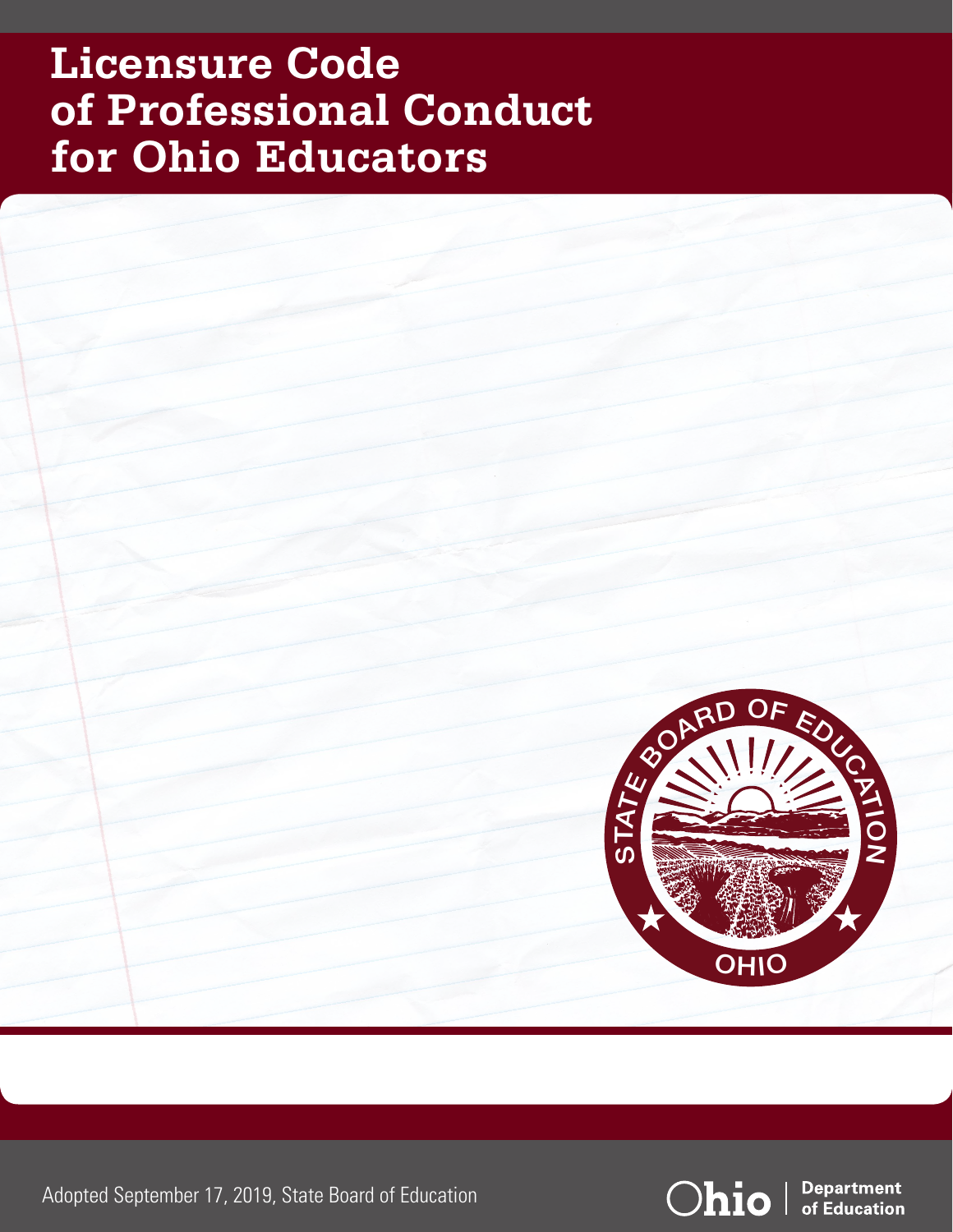# **Licensure Code of Professional Conduct for Ohio Educators** Table of Contents

| Use, Possession, or Unlawful Distribution of Alcohol, Drugs and Tobacco  9 |  |
|----------------------------------------------------------------------------|--|
| Financial Management and Improper Compensation for Personal Gain 10        |  |
|                                                                            |  |
|                                                                            |  |
|                                                                            |  |
|                                                                            |  |
|                                                                            |  |
|                                                                            |  |
|                                                                            |  |
|                                                                            |  |
|                                                                            |  |
| Use, Possession, or Unlawful Distribution of Alcohol, Drugs and Tobacco 15 |  |
| Financial Management and Improper Compensation for Personal Gain 16        |  |
|                                                                            |  |
|                                                                            |  |

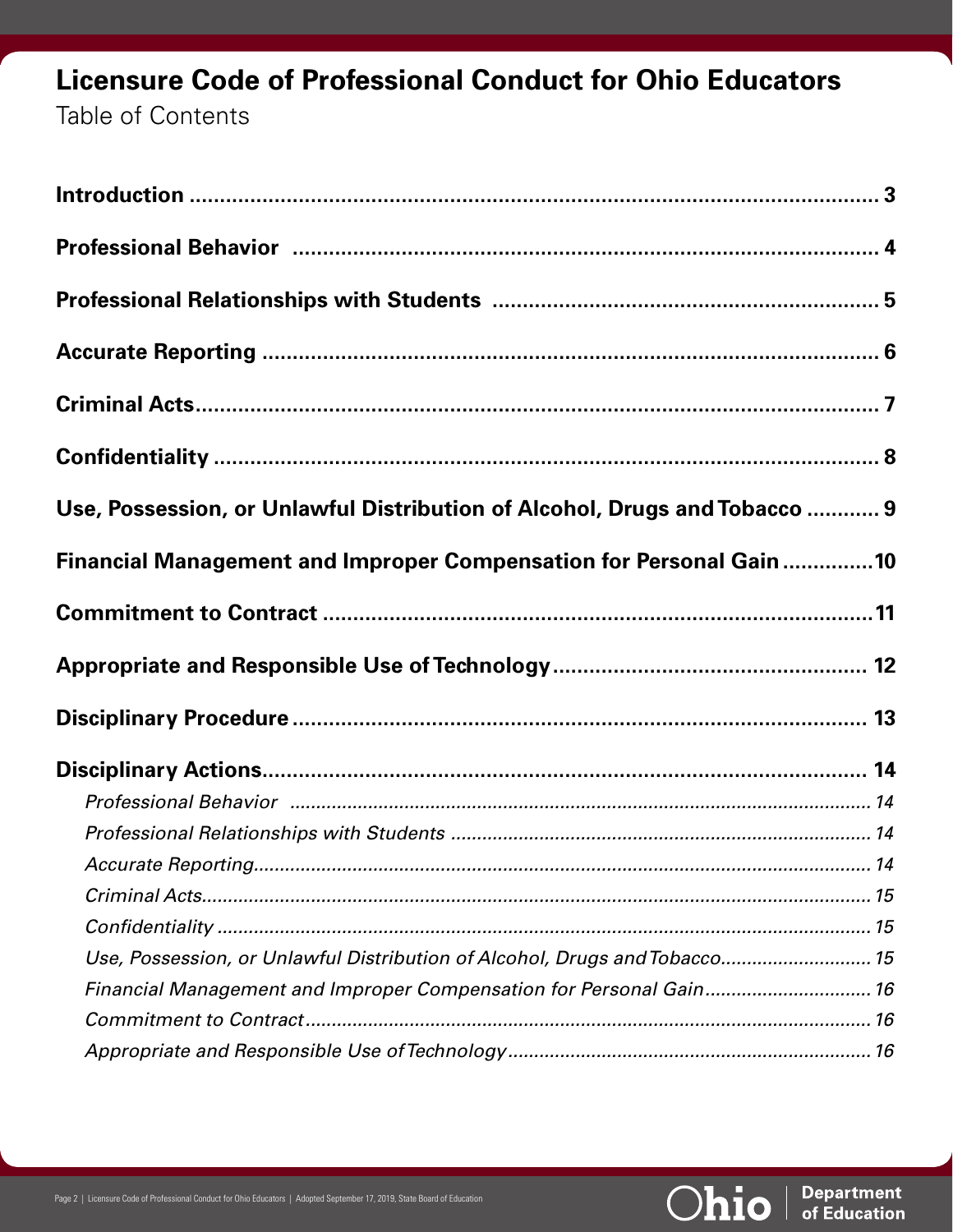# **Introduction**

Educators are entrusted by the public with the responsibility of providing a high-quality education to each student. Through various roles, these professionals devote themselves to providing a safe and nurturing environment in which all students can learn. In alignment with the Standards for Ohio Educators and Ohio's Learning Standards, Ohio's educators strive for excellence through the high expectations they hold for themselves and their students. The professional conduct of every educator affects attitudes toward the profession. Educators are trustees of the profession and share with the broader community the responsibility of providing high-quality public education. Educators recognize the need to balance the demands of the profession by caring for their own physical and emotional well-being in order to successfully carry out their professional responsibilities.

Aware of the importance of maintaining the confidence and trust of students, parents, colleagues and the public, Ohio educators maintain the highest degree of professional conduct for themselves and their peers. Ohio educators are all individuals applying for a credential or individuals credentialed by the State Board of Education, and the Licensure Code of Professional Conduct for Ohio Educators serves as the basis for decisions on issues pertaining to licensure that are consistent with applicable law. It provides a guide for conduct in situations that have professional implications for all individuals, such as teachers, principals, superintendents, educational aides, coaches, substitute teachers and others credentialed by the State Board of Education.

Ohio is nationally known as a state that produces high-quality educators and recognizes that its 250,000 practicing educators hold the fundamental beliefs defined in the following nine principles:

- 1. Educators behave in a professional manner, realizing that one's actions reflect directly on the status and substance of the profession.
- 2. Educators maintain a professional relationship with all students at all times, both in and out of the classroom.
- 3. Educators accurately report information required by the local board of education or governing board, state education agency, federal agency or state or federal law.
- 4. Educators adhere to federal, state and local laws and statutes regarding criminal activity.
- 5. Educators comply with state and federal laws related to maintaining confidential information.
- 6. Educators serve as positive role models and do not use, possess or unlawfully distribute illegal or unauthorized drugs.
- 7. Educators ensure school property, public funds or fees paid by students or the community are used in the best interest of students and not for personal gain.
- 8. Educators fulfill all the terms and obligations in their employment contracts.
- 9. Educators use technology in a responsible manner and safeguard the electronic devices and data entrusted to them.

As education is a public trust, the Ohio Department of Education pursues allegations of unprofessional conduct. The Department recognizes that an accusation of misconduct is not conclusive proof that the educator engaged in conduct unbecoming. By law, educators are entitled to all due process rights, with each circumstance considered on a case-by-case basis to determine appropriate action. Not all referrals or investigations result in disciplinary action. The Licensure Code of Professional Conduct for Ohio Educators includes the presumptive range of applicable disciplinary actions involving any individual credentialed by the State Board of Education.

**Department** 

of Education

Ohio I

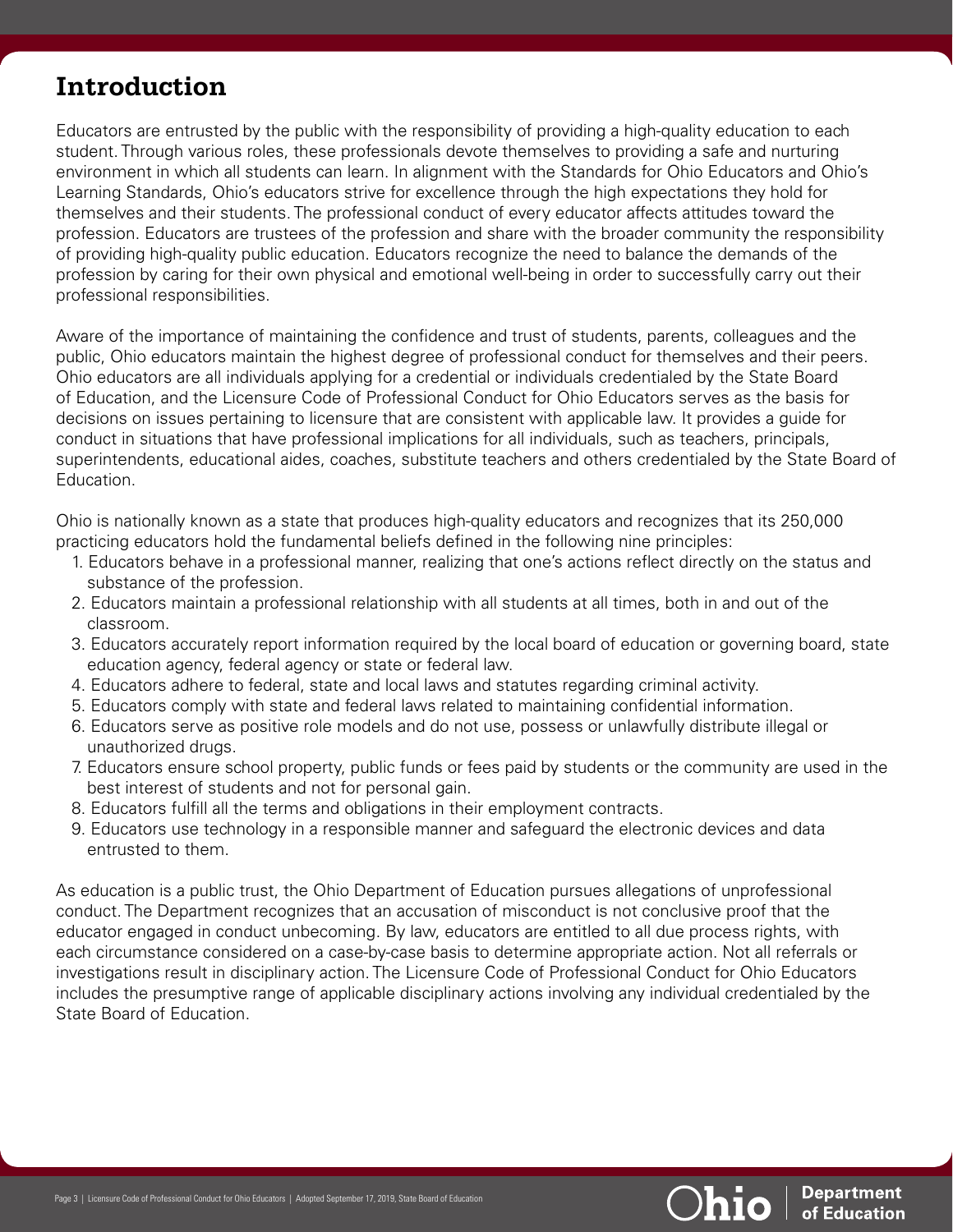# **1. Professional Behavior**

**Educators shall behave as professionals, realizing their actions directly reflect on the status and substance of the education profession.** 

### *An educator serves as a positive role model to both students and adults and is responsible for preserving the dignity and integrity of the teaching profession and for practicing the profession according to the highest ethical standards.*

**Conduct unbecoming** to the profession includes, but is not limited to, the following actions:

- a) Failing to adhere to the Licensure Code of Professional Conduct for Ohio Educators.
- b) Assisting another in committing an act of conduct unbecoming, as described in the Licensure Code of Professional Conduct for Ohio Educators.
- c) Having a continuing physical or mental inability, incapacity or addiction that significantly impacts the educator's ability to carry out his or her professional responsibilities and renders the educator incapable of safely maintaining the care, custody and control of students.
- d) Committing any violation of state or federal laws, statutes or rules although the conduct may not have resulted in a criminal charge, indictment, prosecution or conviction. (Except as noted in Principle 6(b), this does not include traffic violations.)
- e) Disparaging a colleague, peer, or other school personnel while working in a professional setting (teaching, coaching, supervising or conferencing) on the basis of race or ethnicity, socioeconomic status, gender, national origin, sexual orientation, political or religious affiliation, physical characteristics, age, disability or English language proficiency.
- f) Harassing, intimidating, or retaliating against a colleague, peer, or other school personnel.
- g) Sexually harassing any student, minor or adult in the school community.
- h) Failing to complete a criminal background check, as required by state or federal law.
- i) Violating local, state or federal procedures related to the security of standardized tests, test supplies or resources.
- j) Negligently failing to verify, prior to hiring, recommending for employment, or issuing payment, except as permitted by law, that an educator possesses the appropriate credential type for the educator's position (for example, the appropriate credential type means a teacher must possess a teaching credential, principal a principal credential, superintendent a superintendent credential, etc.).
- k) Accepting or holding employment that requires the educator to engage in activities or duties outside the scope of the educator's credential type.
- l) Being disciplined by another state educational entity or other professional licensing board or entity for unethical conduct.
- m) Committing an act of academic dishonesty (for example, plagiarism, falsification, fabrication, sabotage, or cheating in an academic setting).
- n) Engaging in nepotism, as prohibited by local, state, or federal law.

*The disciplinary actions for violations of Principle 1 can be found on [page 13.](#page-13-0)*



**Department**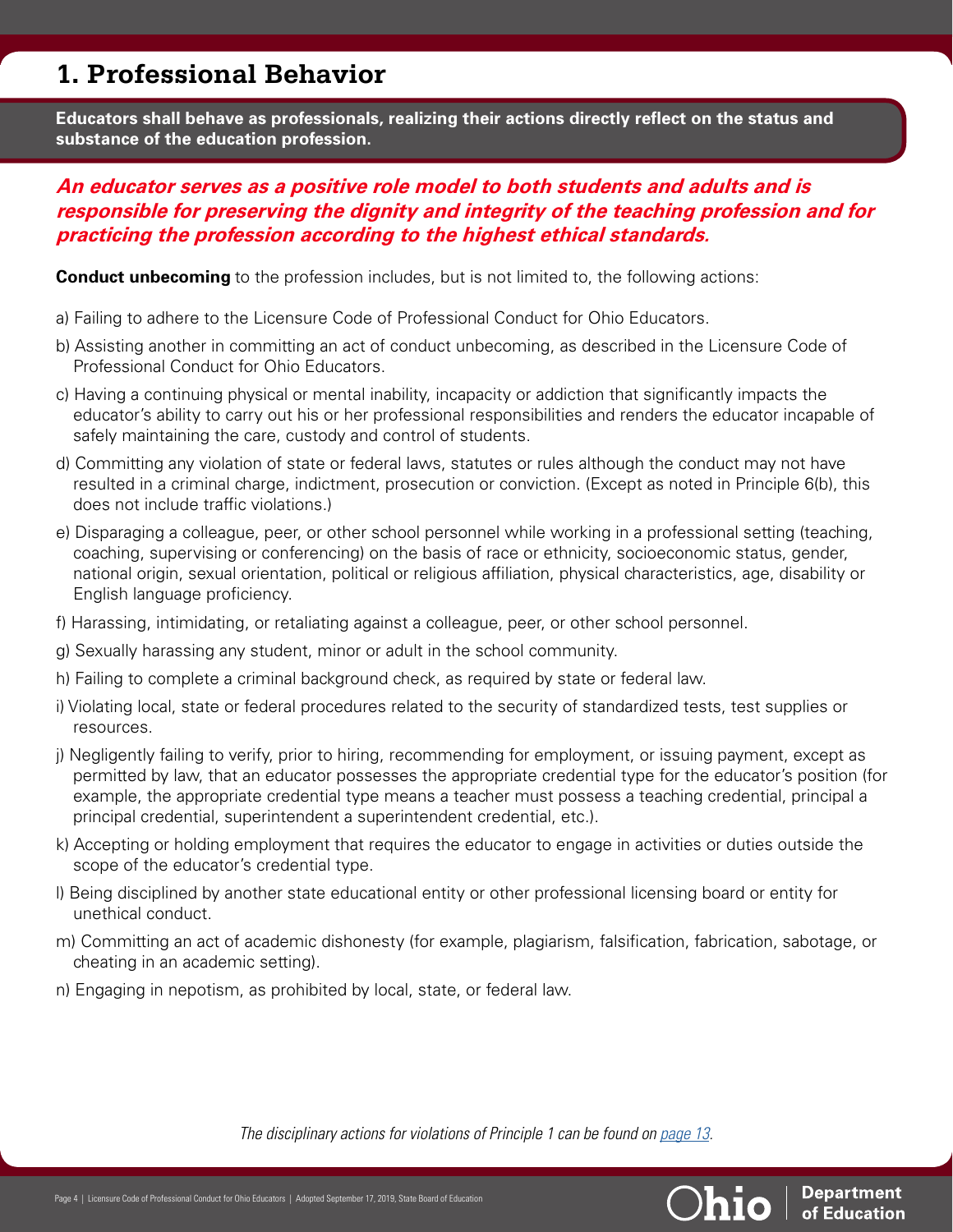# **2. Professional Relationships with Students**

**Educators shall maintain a professional relationship with all students at all times, both in and out of the classroom.** 

*An educator's responsibility includes nurturing the intellectual, physical, emotional, social and civic potential of all students and providing a safe environment free from harassment, intimidation and criminal activity. An educator creates, supports and maintains an appropriate learning environment for all students and fulfills the roles of trusted confidant, mentor and advocate for students' rights while maintaining appropriate professional, emotional and social boundaries. An educator must serve as a champion against child abuse and be cognizant of student behaviors that suggest abuse or neglect.* 

**Conduct unbecoming** includes, but is not limited to, the following actions:

- a) Committing any act of sexual abuse of a student or minor or engaging in inappropriate sexual conduct with a student or minor.
- b) Committing an act of cruelty to children or an act of child endangerment (for example, physical, psychological, or emotional abuse).
- c) Soliciting, encouraging, engaging or consummating an inappropriate relationship with any student, minor, or individual who was a student in the preceding twelve months.
- d) Engaging in grooming a student or minor (befriending and establishing an emotional connection with a student or minor or a student's or minor's family to lower the student's or minor's inhibitions for the purpose of an inappropriate emotional, romantic or sexual relationship).
- e) Disparaging a student on the basis of race or ethnicity, socioeconomic status, gender, national origin, sexual orientation, political or religious affiliation, physical characteristics, academic or athletic performance, disability or English language proficiency.
- f) Using inappropriate language, gestures or signs at any school-related activity (such as racial slurs, or biased, lewd or lascivious expressions).
- g) Provoking an altercation with or between students or engaging in a physical altercation with students that is not for the purpose of ensuring the health, safety, and welfare of students.
- h) Failing to provide appropriate supervision of students, within the scope of the educator's official capacity, which risks the health, safety and welfare of students or others in the school community.
- i) Knowingly contributing to or failing to intervene in the harassment, intimidation, or bullying of a student.

*The disciplinary actions for violations of Principle 2 can be found on [page 13.](#page-13-0)* 





**Department**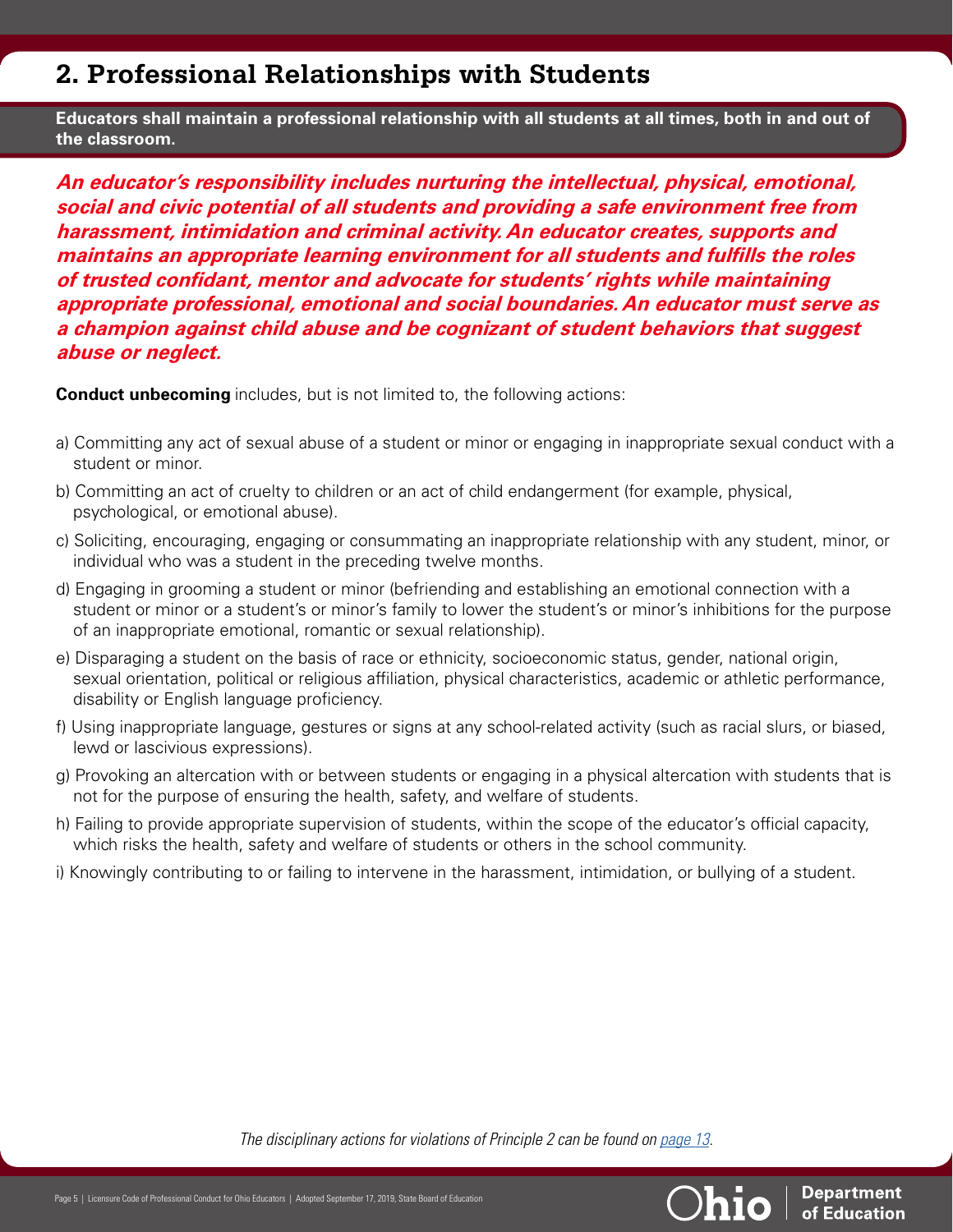# **3. Accurate Reporting**

**Educators shall accurately report information required by the local board of education or governing board, state education agency, federal agency or state or federal law.** 

*An educator communicates appropriate representation of facts concerning qualifications for professional practice, student information, school board policy and other educational matters. An educator must notify the superintendent or designee, of any conduct by a licensed educator that substantially impairs his or her ability to function professionally or is detrimental to the health, safety and welfare of students. It is not considered conduct unbecoming for an educator to, in good faith, notify a superintendent as required by this principle and said educator shall not be the subject of retaliation.*

**Conduct unbecoming** includes, but is not limited to, the following actions:

- a) Falsifying, intentionally misrepresenting, willfully omitting or being negligent in reporting information submitted to federal, state and other governmental agencies including, but not limited to, staff, student, district, and financial data and information submitted in the course of an official inquiry or investigation.
- b) Falsifying, intentionally misrepresenting, willfully omitting or being negligent in reporting professional qualifications, criminal history, discipline of a professional license or credential, college or professional development credit and/or degrees, academic awards and employment history when applying for employment and/or licensure or when recommending an individual for employment, promotion or licensure.
- c) Falsifying, intentionally misrepresenting, willfully omitting or being negligent in reporting reasons for absences or leaves.
- d) Falsifying, intentionally misrepresenting, willfully omitting or being negligent in reporting information regarding the evaluation of students and/or personnel.
- e) Knowingly failing to notify the superintendent or designee upon becoming aware that an educator's ability to function in his or her position has been substantially impaired or of any conduct that is detrimental to the health, safety and welfare of students.
- f) Intentionally failing to make a mandated report of any violation of state or federal law.
- g) Directing, instructing, assisting or requesting another to commit an act described in Principle 3 of the Licensure Code of Professional Conduct for Ohio Educators.

*The disciplinary actions for violations of Principle 3 can be found on [page 13.](#page-13-0)*

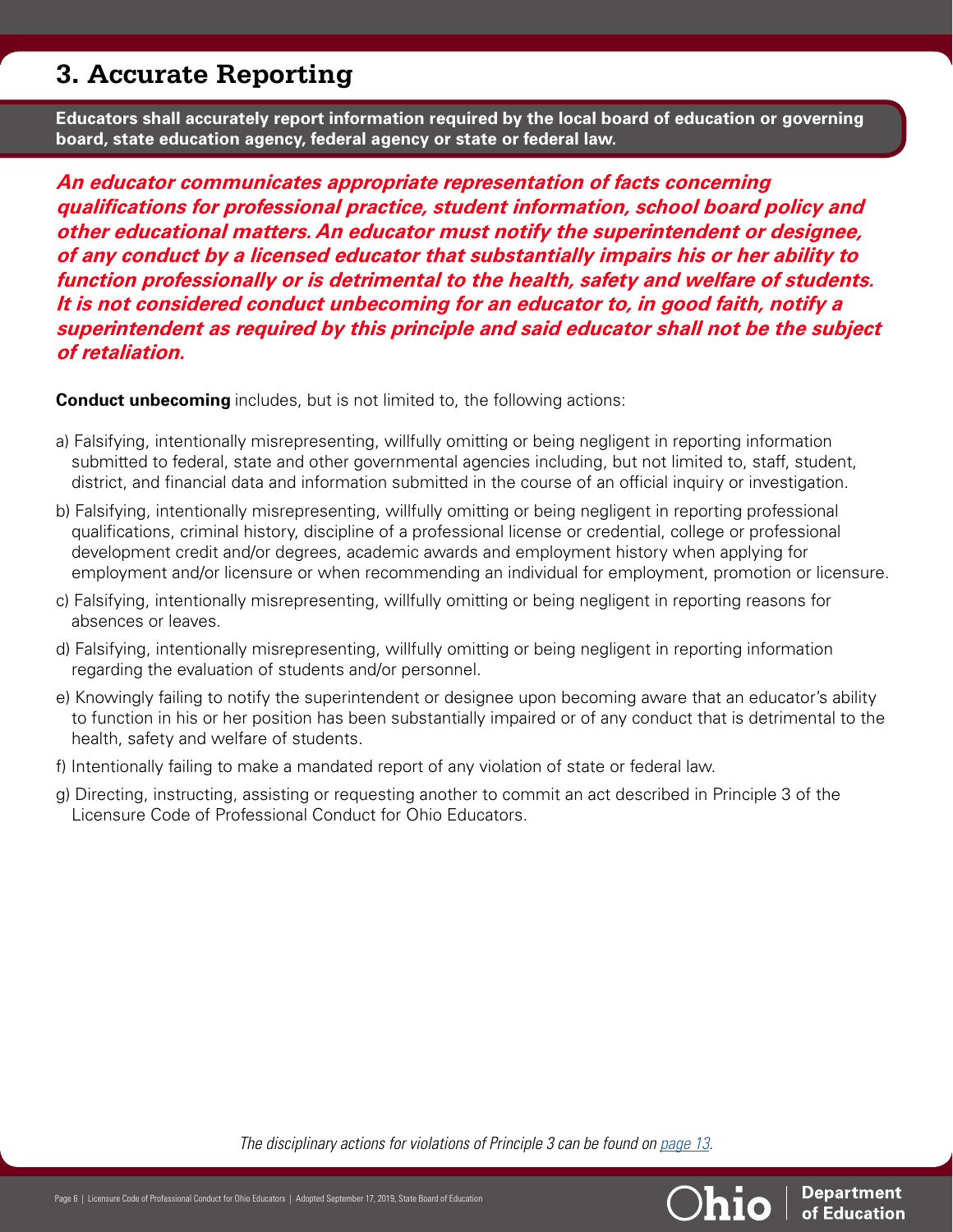# **4. Criminal Acts**

**Educators shall adhere to federal, state and local laws and statutes.** 

### *An educator shall not engage in criminal activity as evidenced by a criminal conviction, guilty plea, finding of guilt, or participation in a court-ordered diversion or treatment in lieu of conviction program.*

**Conduct unbecoming** includes, but is not limited to, the following actions:

- a) A criminal offense that is an offense of violence, theft, drug abuse, or sexually-oriented offense as defined in Ohio Administrative Rule 3301-20-01 (for example, murder, rape, drug trafficking, kidnapping, robbery, felonious assault).
- b) A criminal offense that requires an educator to meet the rehabilitation standards, as defined in Ohio Administrative Code Rule 3301-20-01 (for example, assault, passing bad checks, fraud, domestic violence, possession of drugs).
- c) Conveying or possessing a deadly weapon or dangerous ordnance in a school safety zone, on school premises or at a school-related activity, unless authorized by state or federal law.
- d) A criminal offense that is not identified as an absolute bar offense or offense requiring rehabilitation pursuant to Ohio Administrative Code Rule 3301-20-01 and the offense involves a student, minor, school district, or school personnel.
- e) A criminal offense that is not identified as an absolute bar offense or offense requiring rehabilitation pursuant to Ohio Administrative Code Rule 3301-20-01 and the offense does not involve a student, minor, school district, or school personnel. (Except as noted in Principle 6(b), this does not include traffic violations.)

*The disciplinary actions for violations of Principle 4 can be found on [page 14.](#page-14-0)*

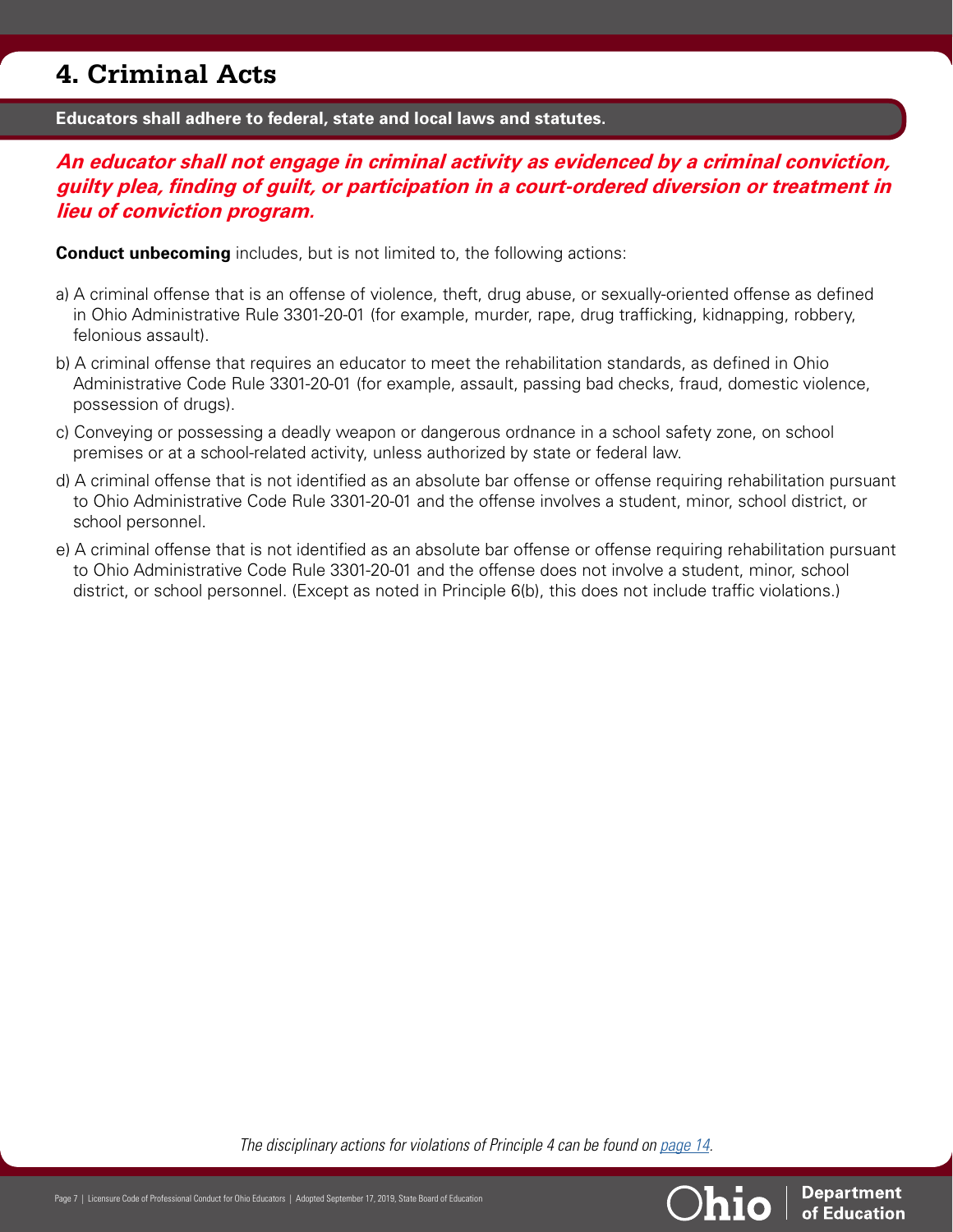# **5. Confidentiality**

**Educators shall comply with local, state and federal laws related to maintaining confidential information.**

*An educator is entrusted with information that could be misused to embarrass or damage a student's reputation or relationship with others. Therefore, the educator has the responsibility to keep information about students confidential unless disclosure serves professional purposes, affects the health, safety, and welfare of students and others, is required by law, or parental permission has been given. An educator maintains the security of confidential information, such as academic and disciplinary records, testing materials, personal confidences, photographs, health and medical information, family status and/or income.* 

**Conduct unbecoming** includes, but is not limited to, the following actions:

- a) Willfully or knowingly violating any student confidentiality required by federal or state laws, including publishing, providing access to, or altering confidential student information on district or public websites, such as grades, personal information, photographs, disciplinary actions, or individualized educational programs (IEPs) without parental consent or consent of students 18 years of age and older.
- b) Using confidential student, family, or school-related information in a non-professional way (for example, gossip, malicious talk or disparagement).
- c) Violating local, state, or federal procedures or laws related to the confidentiality of standardized tests, test supplies, or resources.

*The disciplinary actions for violations of Principle 5 can be found on [page 14.](#page-14-0)* 



**Department**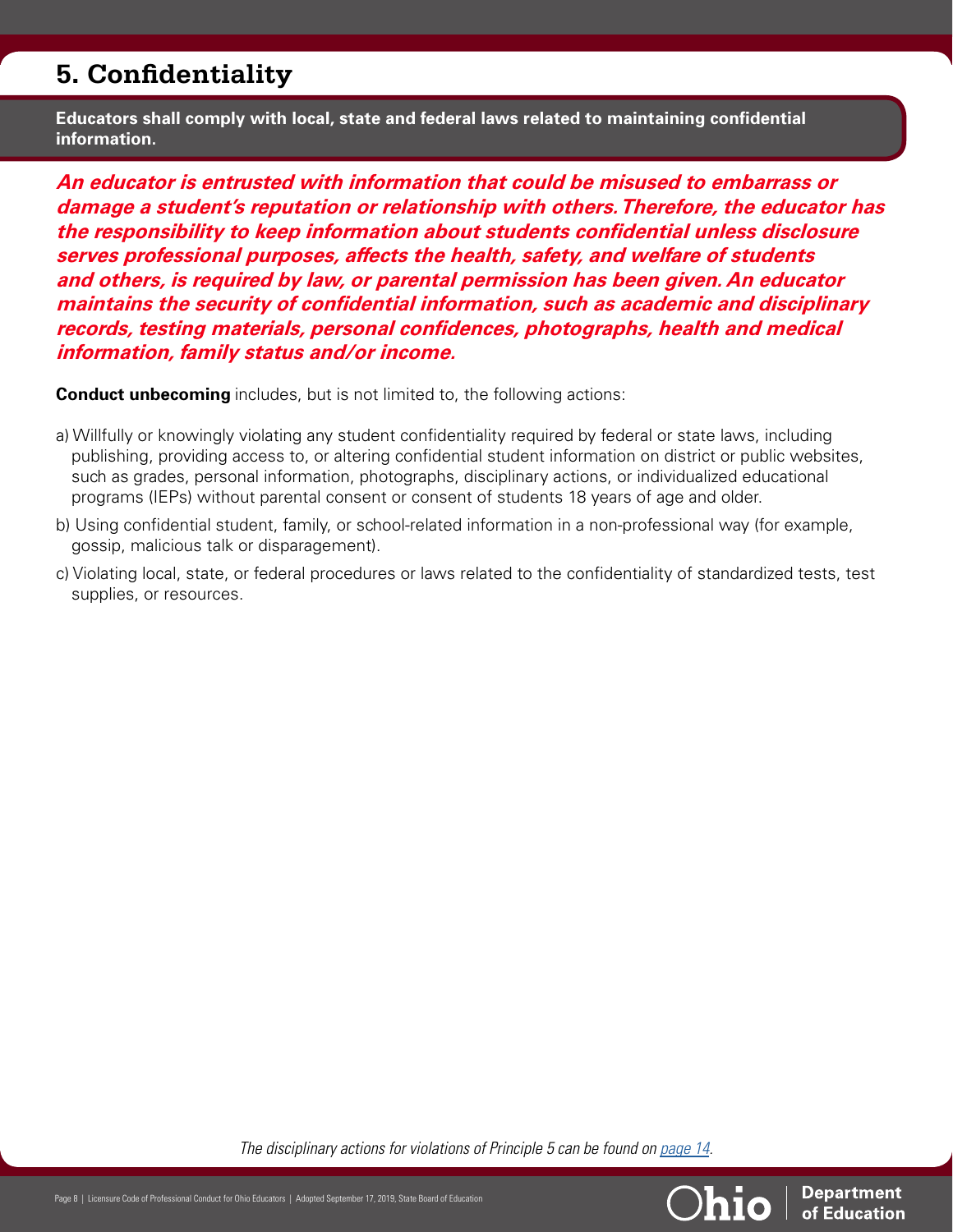# **6. Use, Possession, or Unlawful Distribution of Alcohol, Drugs and Tobacco**

**Educators shall not use, possess or unlawfully distribute illegal or unauthorized drugs. Educators shall not use alcohol during any school activity involving students, minors or underage persons. Educators shall not use tobacco during any school activity except in designated areas. Educators shall not furnish, provide or encourage students or underage persons to use, possess or unlawfully distribute alcohol, tobacco, or illegal or unauthorized drugs.**

*As a positive role model, an educator is entrusted with protecting the health, safety, and welfare of students at any school event. The use of alcohol or illegal or unauthorized drugs causes impairment of professional judgment that may potentially harm others. A professional educator must refrain from the illegal use of tobacco on any school grounds or at any school activity.* 

**Conduct unbecoming** includes, but is not limited to, the following actions:

- a) Being under the influence of, possessing, using or consuming illegal or unauthorized drugs.
- b) Engaging in habitual or excessive abuse of alcohol, as demonstrated by two or more alcohol-related convictions within a five-year span or a severe alcohol-related conviction (for example, a high blood alcohol content, significant injury or property damage, or incidents involving minors).
- c) Being on school premises in an official capacity (for example, teaching, coaching, supervising, or conferencing) or at any school activity involving students, minors or underage persons while under the influence, possessing, or consuming alcoholic beverages.
- d) Furnishing or providing tobacco, alcohol or illegal or unauthorized drugs to any student, minor, or underage person.
- e) Being on school premises or at any school activity involving students, minors or underage persons while using tobacco except in a designated area.
- f) Promoting the use of steroids, stimulants, or nutritional supplements to accelerate physical growth or contribute to the control of weight loss or weight gain to enhance physical performance.

*The disciplinary actions for violations of Principle 6 can be found on [page 14.](#page-14-0)*



**Department**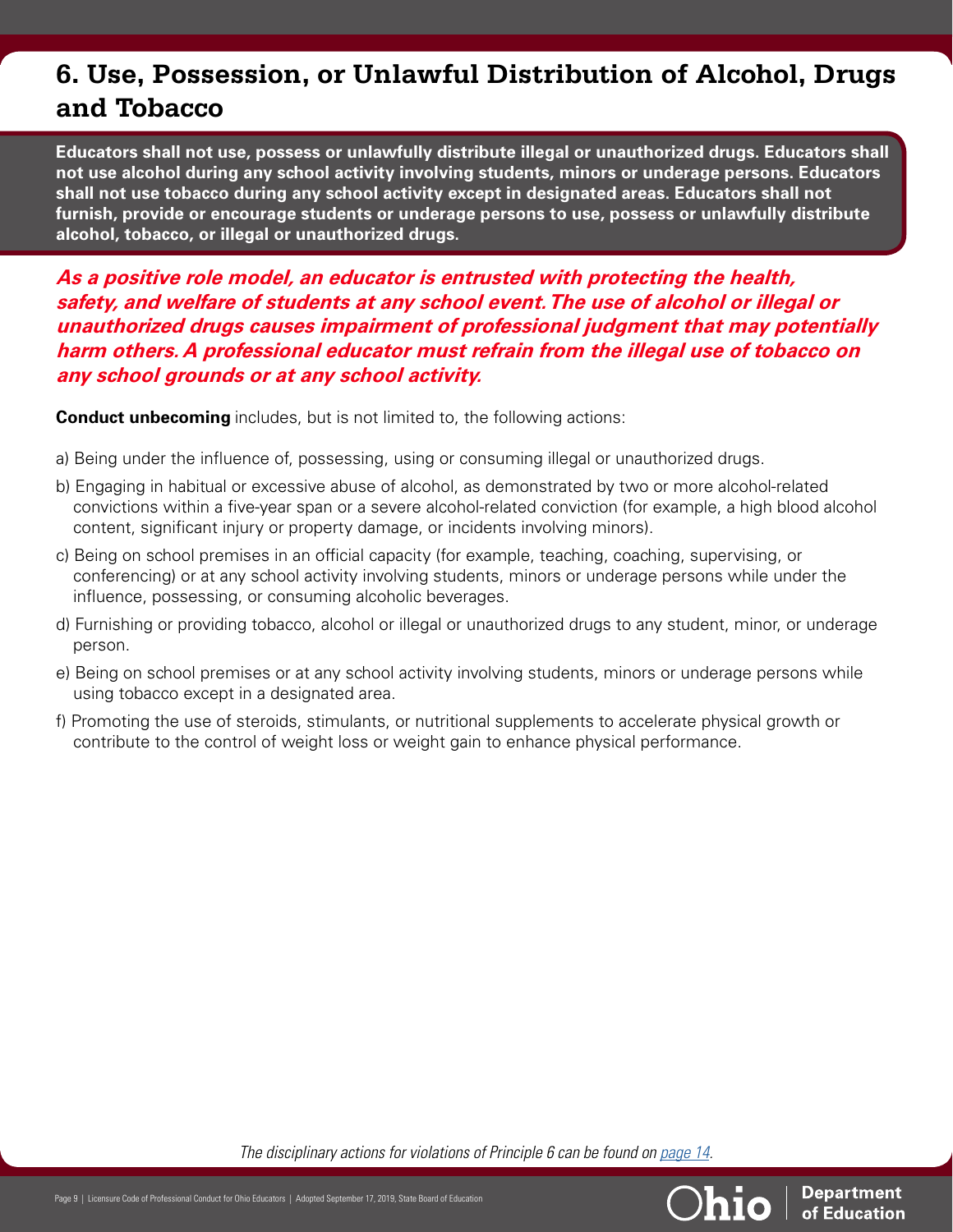# **7. Financial Management and Improper Compensation for Personal Gain**

**Educators shall ensure all school funds and accounts are managed in a responsible and transparent manner. Educators shall ensure school property, public funds or fees paid by students or the community are not used for personal gain. Educators shall not make decisions based upon gifts, gratuities, favors or the socioeconomic status of parents, family members, community members or businesses.**

*An educator is entrusted with public funds and school property in the course of performing job duties and maintains a high level of honesty, accuracy and accountability to ensure institutional privileges are not used for personal gain. An educator maintains integrity with students, colleagues, parents, families, the community or businesses when accepting gifts, gratuities, or favors. To avoid bias or prejudice, an educator needs to ensure decisions made about students or school policy are not negatively influenced by the socioeconomic status of parents, family members, community members or businesses.* 

**Conduct unbecoming** includes, but is not limited to, the following actions:

- a) Using public school property or public funds for personal use not in accordance with local, state or federal laws.
- b) Soliciting students or parents of students to purchase equipment, supplies, or services or to participate in activities that financially benefit the educator without notifying the superintendent or designee and/or not in accordance with local board policy.
- c) Accepting gifts from vendors or potential vendors for personal use or gain exceeding \$25 in value.
- d) Tutoring students in one's district for profit without notifying the superintendent or designee and/or not in accordance with local board policy.
- e) Coaching and/or promoting athletic or artistic camps, off-season leagues, etc., in one's district for profit without notifying the superintendent or designee and/or not in accordance with local board policy.
- f) Failing to transparently and responsibly account for and manage any and all school-related funds in accordance with local board policies and local, state, or federal laws, including rules, opinions, and bulletins promulgated by the Ohio Auditor of State or the Ohio Ethics Commission.
- g) Failing to account for funds related to school activities collected from students, parents, family members, community members, staff or peers in accordance with local board policy.
- h) Co-mingling public or school-related funds with personal funds or checking accounts.
- i) Submitting fraudulent requests for reimbursement of expenses.
- j) Failing to pay a finding for recovery issued by the Ohio Auditor of State.

*The disciplinary actions for violations of Principle 7 can be found on [page 14.](#page-14-0)*

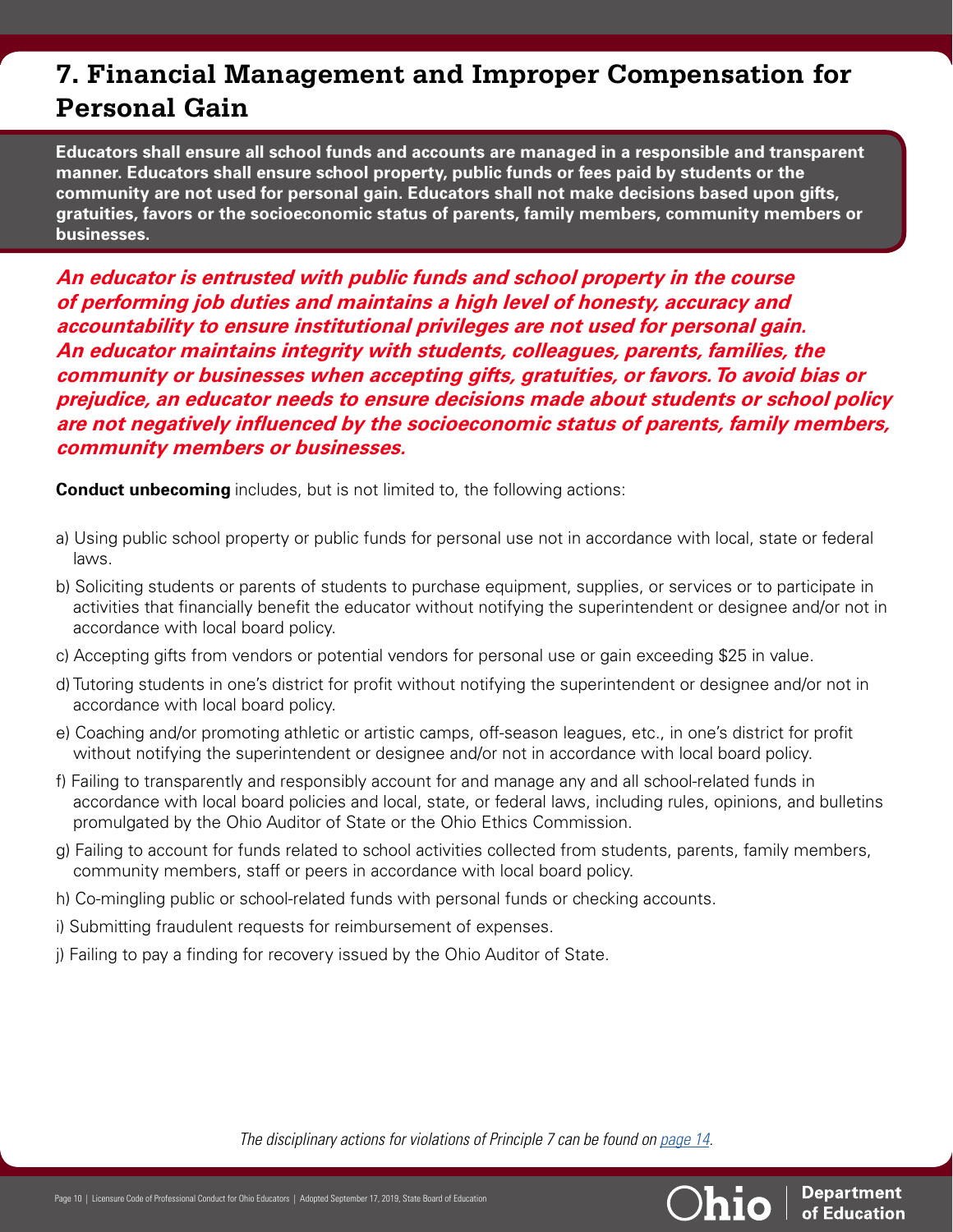## **8. Commitment to Contract**

**Educators shall fulfill all of the terms and obligations detailed in their employment contract with the local board of education, public educational agency, or community school for the duration of the contract.** 

#### *An educator knows and understands the rights and responsibilities as outlined in the employment contract and adheres to the terms and conditions of the agreement by fulfilling responsibilities and duties required of the position.*

**Conduct unbecoming** includes, but is not limited to, the following actions:

- a) Abandoning the contractual agreement for professional services without the consent of the board of education or designee, according to Ohio Revised Code 3319.15, or without the consent of the community school's governing authority or operator, according to Ohio Revised Code 3314.103.
- b) Willfully refusing to perform services and duties required by the contract, except as outlined in Ohio Revised Code Chapter 4117.
- c) Violating or interfering with due process as outlined in the contractual agreement.

*The disciplinary actions for violations of Principle 8 can be found on [page 15.](#page-15-0)* 



**Department**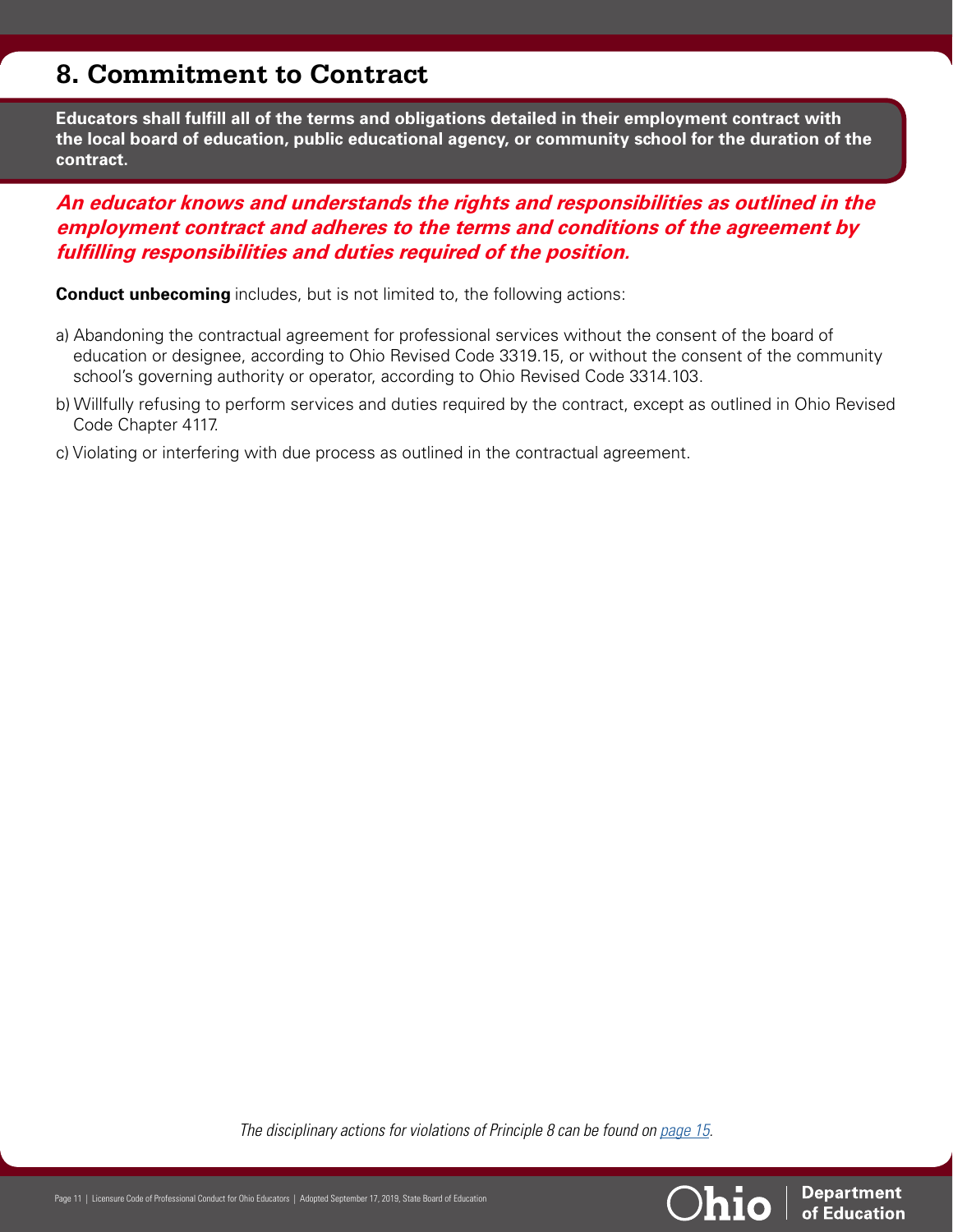# **9. Appropriate and Responsible Use of Technology**

**Educators shall always use technology, electronic communications, and social media in a responsible and professional manner and appropriately safeguard the unauthorized use or access to electronic devices and data entrusted to them.** 

*An educator responsibly creates, uses, consumes, distributes, and protects information and data across all technologies. Educators shall maintain appropriate boundaries with colleagues, students, and the school community when using technology and electronic communications. While maintaining their constitutional rights, educators recognize that when using technology, the words they choose and the content of their statements can reflect negatively on their positions, schools, and the profession.* 

**Conduct unbecoming** includes, but is not limited to, the following actions:

- a) Negligently failing to prevent others from unauthorized use of professional electronic devices to access improper or inappropriate material or confidential data.
- b) Negligently failing to prevent students from unauthorized use of the educator's personal electronic devices to access improper or inappropriate material or confidential data.
- c) Accessing inappropriate, non-school-related material on a school-owned device not in accordance with local board policy.
- d) Presenting inappropriate, non-school-related media to students.
- e) Using technology, social media, or other electronic communications to promote inappropriate communications with students (for example, excessively, for non-educational purposes or requesting students or minors to conceal communication).
- f) Knowingly failing to report and/or address instances of electronic or online harassment, bullying, or intimidation of a student.
- g) Knowingly failing to appropriately intervene when made aware of inappropriate or illegal images or material involving students or minors in electronic forms.
- h) Using technology, social media or other electronic communications to host, post, or distribute improper or inappropriate material that could reasonably be accessed by the school community (includes, but is not limited to, pornography, obscene material, promotion of drug use or underage consumption of alcohol, promotion of violence, disparagement of students, and disparagement based upon gender, gender identity, race, sex, ethnicity, sexual orientation, disability, military status, or religion).
- i) Using school technology to run, manage, or promote a personal business venture.

*The disciplinary actions for violations of Principle 9 can be found on [page 15.](#page-15-0)*



**Department**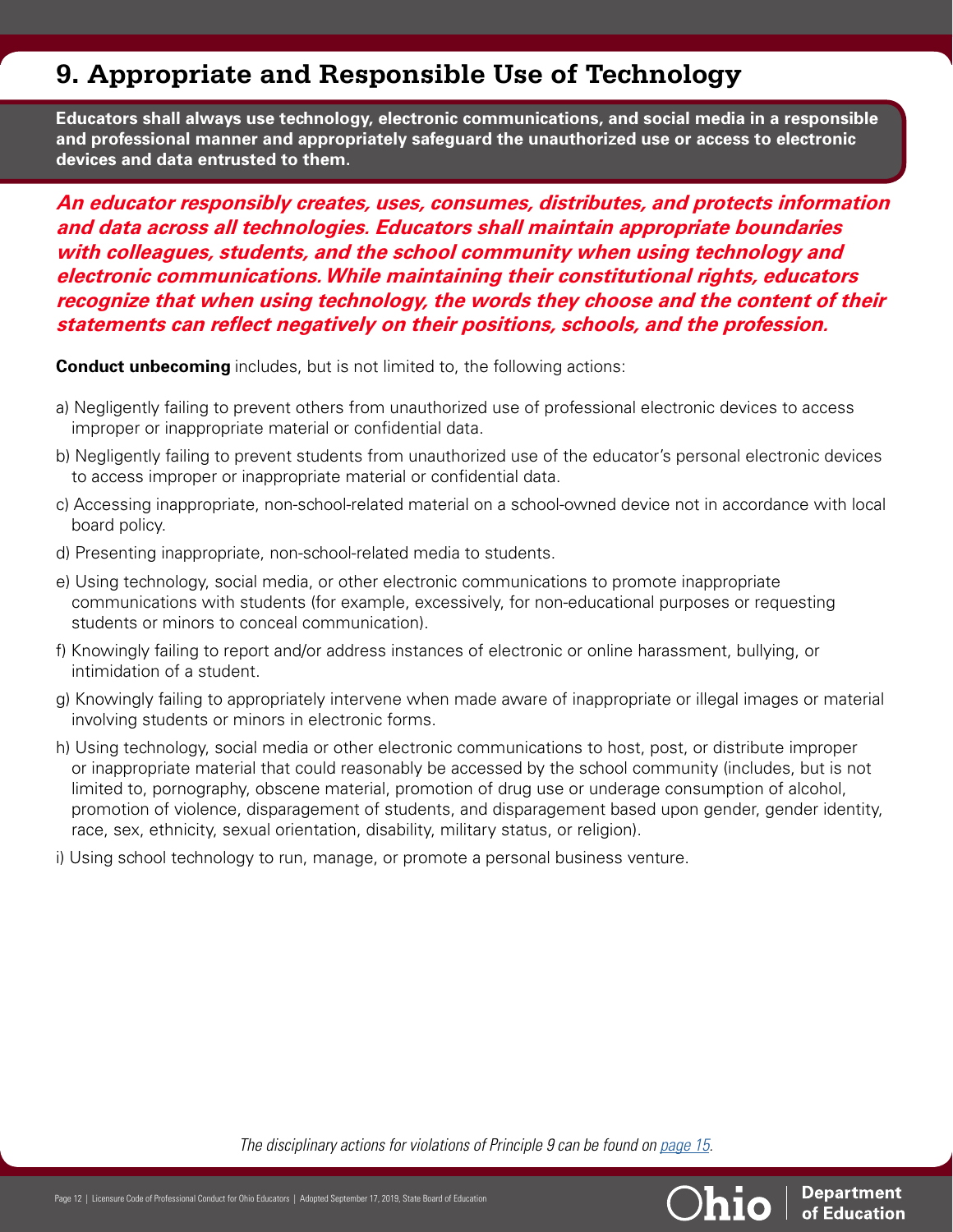# **Disciplinary Procedure**

### **DUE PROCESS**

The State Board of Education has the authority to suspend, limit, revoke or deny licenses; issue a letter of admonishment; or enter into a consent agreement with an applicant or licensed educator to administer the educator discipline process in accordance with Chapter 33 and Chapter 119 of the Ohio Revised Code and Chapter 3301 of the Ohio Administrative Code.

When an educator is reported to the Ohio Department of Education for an allegation of unprofessional conduct made by a principal, parent, teacher, student, superintendent or community member, the Department will determine whether the State Board of Education has jurisdiction to investigate the matter pursuant to Section 3319.311 of the Ohio Revised Code.

If it is determined an investigation is warranted, a thorough investigation would be conducted pursuant to Section 3319.311 of the Ohio Revised Code at which time **all mitigating circumstances will be fully examined to determine whether the allegation can be substantiated.** If an allegation is reported and turns out to be a false allegation or unsubstantiated, all information obtained in the case file will be sealed two years after the investigation is concluded in accordance with Section 3319.311 of the Ohio Revised Code.

If the results of an investigation warrant initiating an action under Section 3319.31 of the Ohio Revised Code, **an educator is entitled to all due process rights** afforded pursuant to Chapter 33 and Chapter 119 of the Ohio Revised Code and Chapter 3301 of the Ohio Administrative Code.

### **DISCIPLINARY GUIDELINES**

Upon a determination that the results of an investigation warrant the State Board of Education to impose a disciplinary action pursuant to Section 3319.31 of the Ohio Revised Code, the State Board may impose an appropriate penalty within the presumptive range on a **case-by-case basis**, as set forth in these disciplinary guidelines, unless the aggravating and mitigating factors in an individual case warrant a penalty outside the presumptive range.

The range of disciplinary actions are presumptions and may include a letter of admonishment, consent agreement, limitation of a license, suspension of a license, revocation of a license, or denial of a license. The terms "suspension," "revocation," and "denial" shall mean any length of suspension, revocation or denial, including permanent revocation or permanent denial. A license may be suspended or limited pursuant to a consent agreement or State Board resolution. A complete explanation of the types of disciplinary actions can be accessed on the Ohio Department of Education's website, [education.ohio.gov,](http://education.ohio.gov) search keywords *disciplinary actions*.

The State Board may determine that a penalty outside the range of the disciplinary guidelines is more appropriate in an individual case based upon aggravating and mitigating factors as outlined in Sections 3301-73-21 (A) (B) and Section 3301-20-01 (E) of the Ohio Administrative Code, or any other factors the State Board, district or educational entity, or superintendent consider relevant. Further, the State Board may determine not to impose a disciplinary action involving an educator's licensure or application for licensure based upon conduct being a minor violation or a local school district or educational entity appropriately addressing the violation of the Licensure Code of Professional Conduct for Ohio Educators at the district or building level.

**The Licensure Code of Professional Conduct for Ohio Educators applies to all individuals licensed by the Ohio Department of Education.** The presumptive ranges are only applicable for disciplinary actions involving an educator's licensure or application for licensure. The presumptive ranges are not applicable for any discipline imposed at the local level. Possible discipline at the local level must follow all local contractual provisions including, but not limited to, due process, progressive discipline, and just cause. However, an educator who violates one or more of the principles may be subject to discipline at both the state and local levels.

Following are the disciplinary actions, including a presumptive range of penalties that shall apply to violations of the *Licensure Code of Professional Conduct for Ohio Educators*.

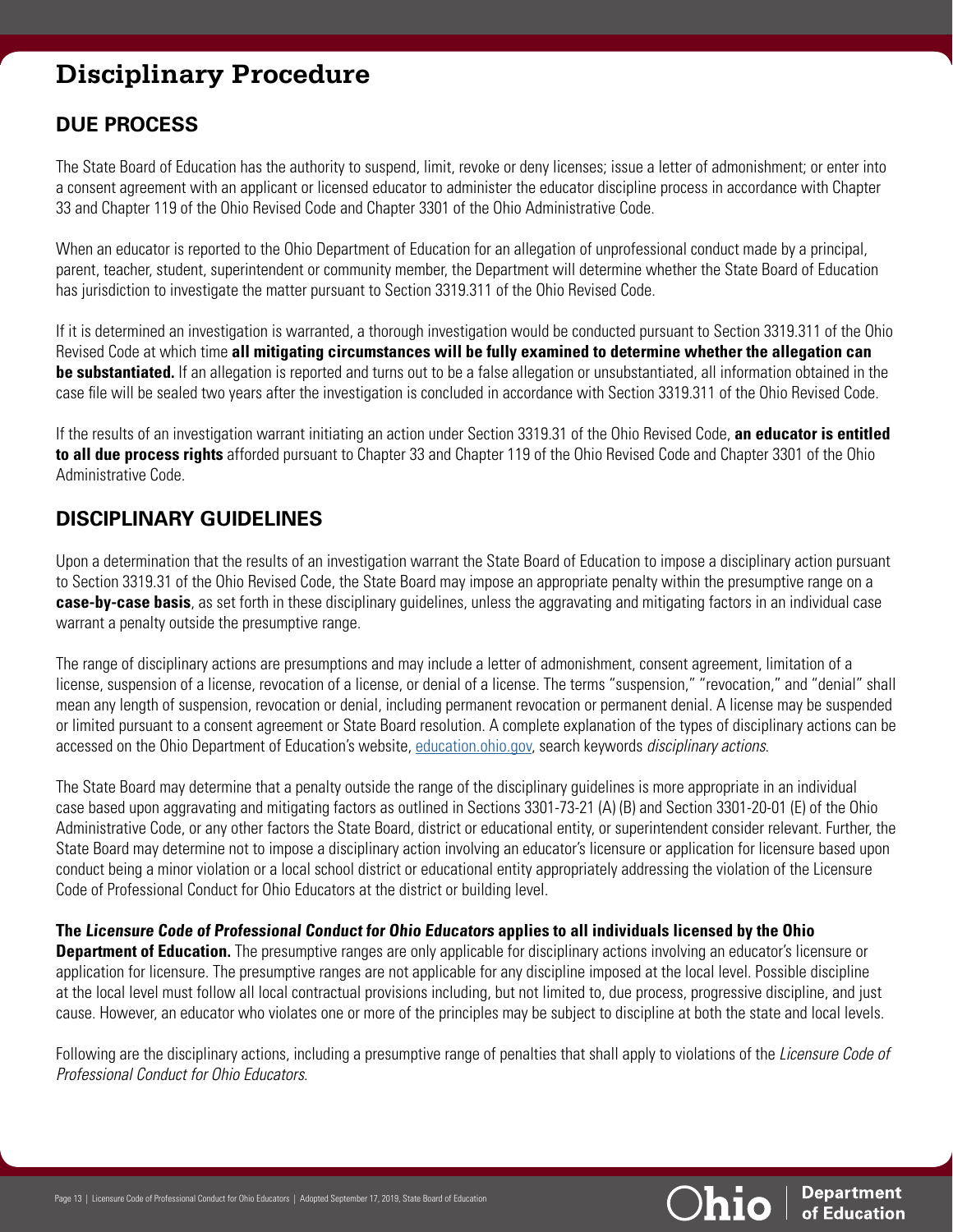# <span id="page-13-0"></span>**DISCIPLINARY ACTIONS**

### **1. Professional Behavior**

#### **Educators shall behave as professionals realizing that their actions directly reflect on the status and substance of the education profession.**

**If an educator violates Principle 1,** the presumption for the appropriate range of disciplinary action is the following:

I. Suspension (one day to one year) of a license depending upon the violation of the testing procedure; II. Suspension of a license until the educator comes into compliance with the required background checks; III. Letter of admonishment up to revocation/denial of a license for other acts unbecoming to the professional conduct of educators.

#### **2. Professional Relationships with Students**

#### **Educators shall maintain a professional relationship with all students at all times, both in and out of the classroom.**

**If an educator violates Principle 2,** the presumption for the appropriate range of disciplinary action is the following:

- I. Revocation/denial of a license for sexual/physical abuse;
- II. Suspension (one day to five years) of a license up to revocation/denial of a license for psychological or emotional abuse or for soliciting, encouraging, engaging or consummating an inappropriate written, verbal, psychological, emotional or physical relationship with a student or minor;
- III. Suspension (one day to five years) of a license for disparagement, inappropriate language, physical altercations, inappropriate supervision or harassment.

### **3. Accurate Reporting**

#### **Educators shall accurately report information required by the local board of education or governing board, state education agency, federal agency or state or federal law.**

**If an educator violates Principle 3,** the presumption for the appropriate range of disciplinary action is the following:

- I. Suspension (one day to three years) of a license for falsifying, intentionally misrepresenting, willfully omitting, or being negligent in reporting criminal history, discipline of a professional license or credential, academic awards or employment history;
- II. Suspension (three years to five years) of a license up to revocation/denial of a license for falsifying, intentionally misrepresenting, willfully omitting, or being negligent in reporting professional qualifications, or college or professional development credit and/or degrees;
- III. Suspension (one day to five years) of a license for all other violations of this principle.

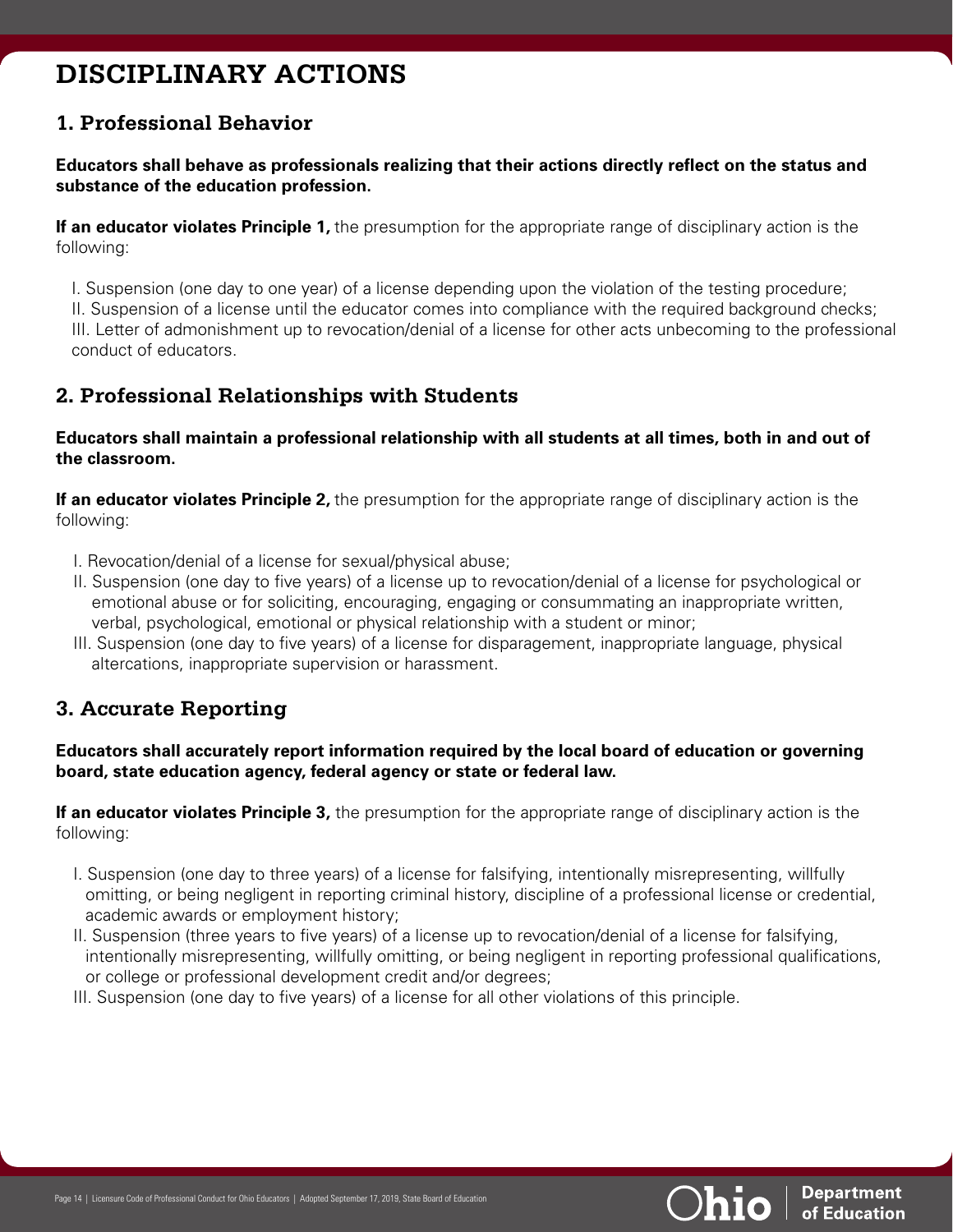### <span id="page-14-0"></span>**4. Criminal Acts**

#### **Educators shall adhere to federal, state and local laws and statutes.**

**If an educator violates Principle 4,** the presumption for the appropriate range of disciplinary action is the following:

- I. Revocation/denial of a license for a criminal offense that is an offense of violence, theft offense, drug abuse offense or sexually oriented offense, as defined in Ohio Administrative Code Rule 3301-20-01;
- II. Revocation/denial of a license for a criminal offense involving the school community or where the victim is a student or minor;
- III. Suspension (one day to five years) of a license up to revocation/denial of a license for all other felony criminal acts;
- IV. Letter of admonishment up to revocation/denial of a license for all other misdemeanor criminal acts (for example, disorderly conduct, trespassing, assault, passing bad checks, fraud, domestic violence, possession of drugs).

#### **5. Confidentiality**

#### **Educators shall comply with local, state and federal laws related to maintaining confidential information.**

**If an educator violates Principle 5,** the presumption for the appropriate range of disciplinary action is suspension (one day to two years) of a license.

#### **6. Use, Possession, or Unlawful Distribution of Alcohol, Drugs and Tobacco**

**Educators shall not use, possess or unlawfully distribute illegal or unauthorized drugs. Educators shall not use alcohol during any school activity involving students, minors or underage persons. Educators shall not use tobacco during any school activity except in designated areas. Educators shall not furnish, provide or encourage students or underage persons to use, possess or unlawfully distribute alcohol, tobacco, or illegal or unauthorized drugs**

**If an educator violates Principle 6,** the presumption for the appropriate range of disciplinary action is the following:

- I. Suspension (one year to five years) of a license up to revocation/denial of a license for violations dealing with students, minors, or underage persons or school activities;
- II. Suspension (one day to five years) of a license for misuses unrelated to students, minors, or underage persons or school activities.

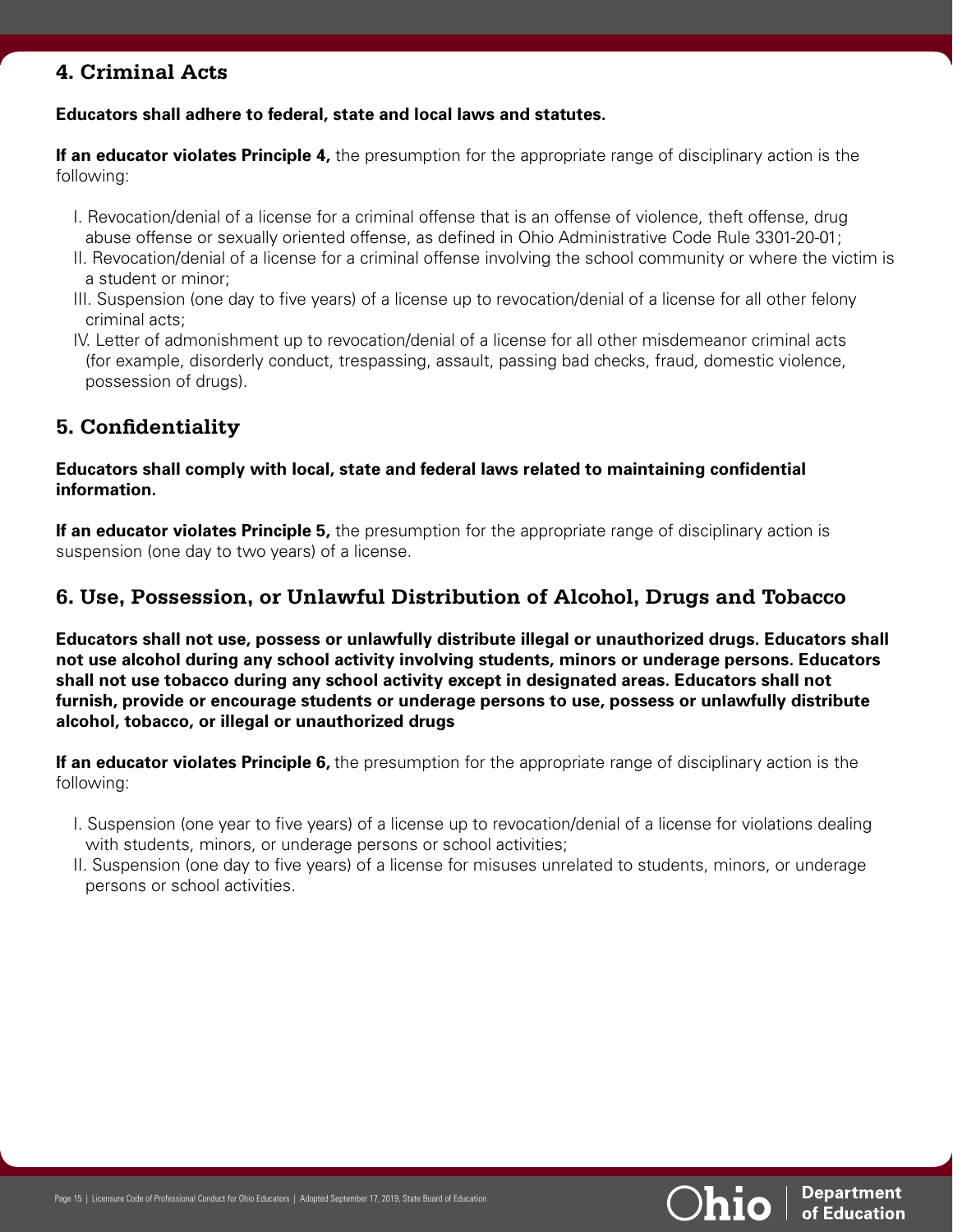#### <span id="page-15-0"></span>**7. Financial Management and Improper Compensation for Personal Gain**

**Educators shall ensure all school funds and accounts are managed in a responsible and transparent manner. Educators shall ensure school property, public funds or fees paid by students or the community are not used for personal gain. Educators shall not make decisions based upon gifts, gratuities, favors or the socioeconomic status of parents, family members, community members or businesses.** 

**If an educator violates Principle 7,** the presumption for the appropriate range of disciplinary action is the following:

- I. Suspension (two years to five years) up to revocation/denial of a license for theft of school property or school funds;
- II. Letter of admonishment up to suspension (one day to one year) of a license for using one's position for personal gain;
- III. Suspension (one day to five years) up to revocation/denial of a license for all other violations of this principle.

#### **8. Commitment to Contract**

**Educators shall fulfill all of the terms and obligations detailed in their employment contract with the local board of education, public educational agency, or community school for the duration of the contract.** 

**If an educator violates Principle 8,** the presumption for the appropriate range of disciplinary action is a letter of admonishment up to suspension (one day to one year) of a license.

### **9. Appropriate and Responsible Use of Technology**

**Educators shall always use technology, electronic communications, and social media in a responsible and professional manner and appropriately safeguard the unauthorized use or access to electronic devices and data entrusted to them.** 

**If an educator violates Principle 9,** the presumption for the appropriate range of disciplinary action is the following:

- I. Letter of admonishment up to suspension (one day to five years) of a license for negligence in failing to prevent others from unauthorized access of professional devices and students from unauthorized access of personal devices; accessing inappropriate, non-school-related material on school-owned devices; and use of school technology to run, manage, or promote a personal business;
- II. Suspension (one day to five years) of a license up to revocation/denial of a license for presenting inappropriate, non-school-related media to students and for violations involving the use of technology to host, post, or distribute inappropriate material;
- III. Suspension (one year to five years) of a license up to revocation/denial of a license for violations involving use of technology for promoting and/or engaging in inappropriate communication with students;
- IV. Suspension (one day to five years) of a license for failing to report or address instances of electronic or online harassment, bullying, or intimidation of a student, or failing to appropriately intervene when made aware of inappropriate or illegal materials involving students or minors appearing in electronic form.

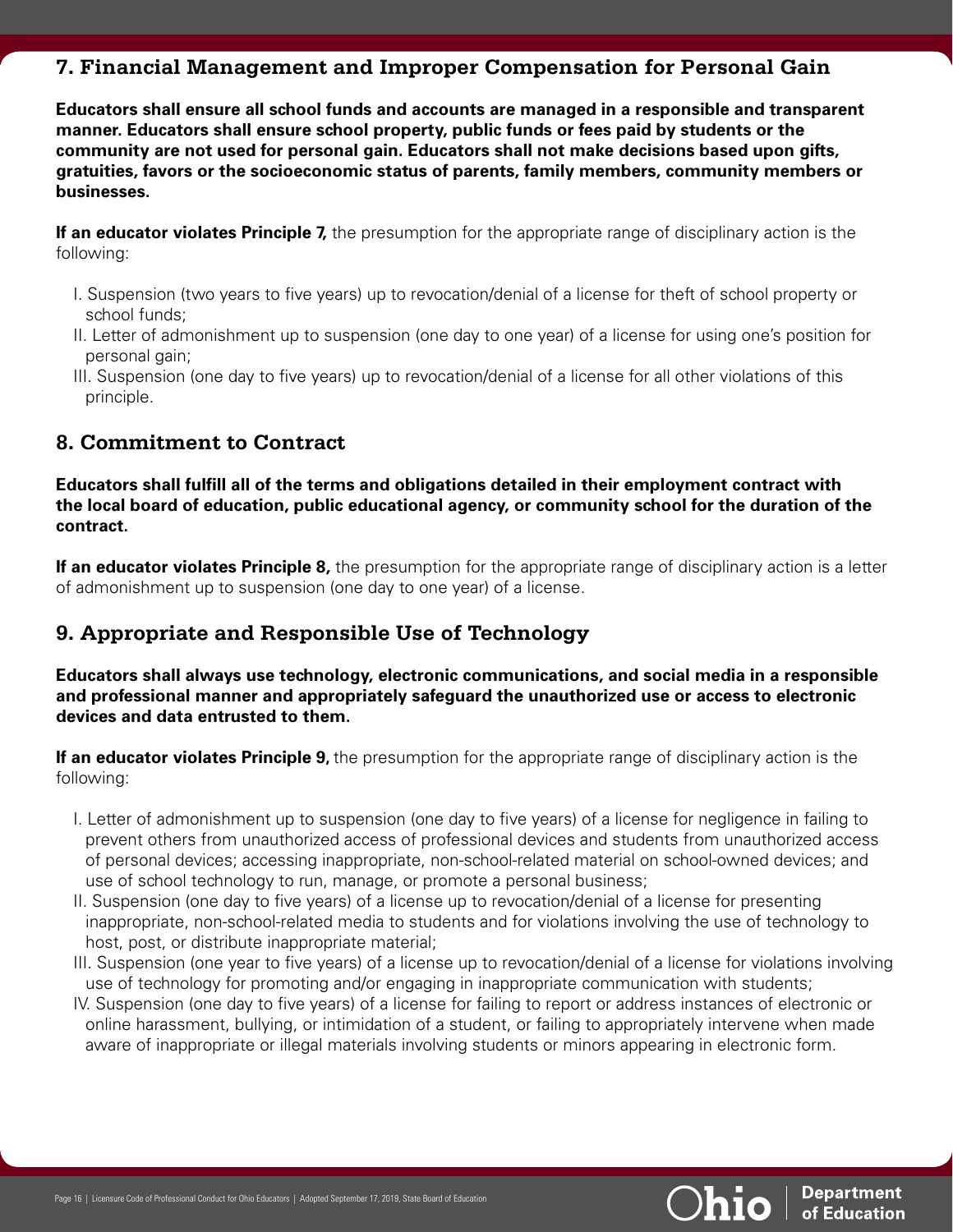| <b>NOTES</b> |  |
|--------------|--|
|              |  |
|              |  |
|              |  |
|              |  |
|              |  |
|              |  |
|              |  |
|              |  |
|              |  |
|              |  |
|              |  |
|              |  |
|              |  |
|              |  |
|              |  |
|              |  |
|              |  |
|              |  |
|              |  |
|              |  |
|              |  |
|              |  |
|              |  |

Ohio | Department